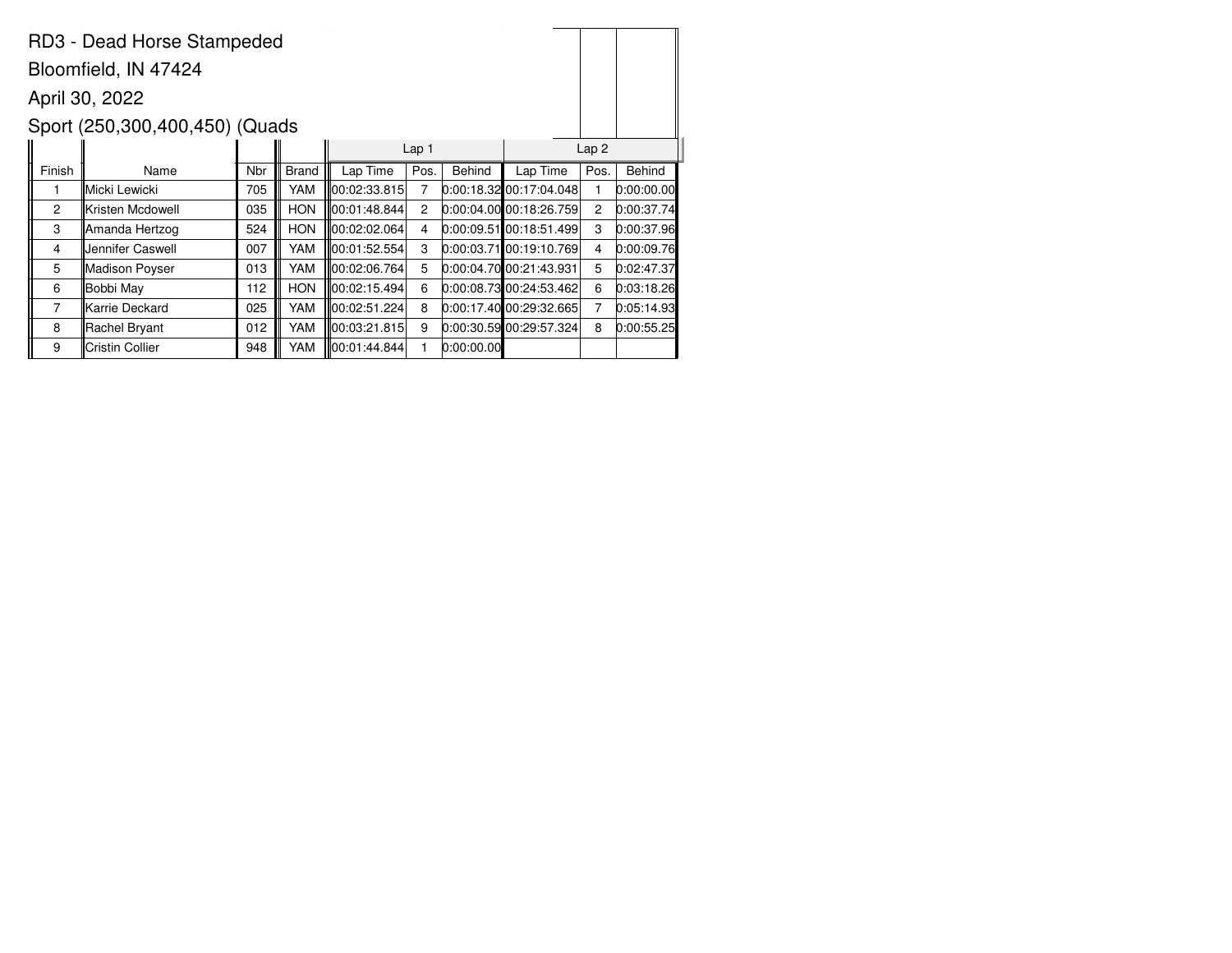|                      | RD3 - Dead Horse Stampeded |     |              |                          |                |               |                             |      |               |  |
|----------------------|----------------------------|-----|--------------|--------------------------|----------------|---------------|-----------------------------|------|---------------|--|
| Bloomfield, IN 47424 |                            |     |              |                          |                |               |                             |      |               |  |
|                      | April 30, 2022             |     |              |                          |                |               |                             |      |               |  |
|                      | Utility (Quads)            |     |              |                          |                |               |                             |      |               |  |
|                      |                            |     |              | Lap2<br>Lap <sub>1</sub> |                |               |                             |      |               |  |
| Finish               | Name                       | Nbr | <b>Brand</b> | Lap Time                 | Pos.           | <b>Behind</b> | Lap Time                    | Pos. | <b>Behind</b> |  |
|                      | ∥Mackenzi Alexander        | 911 | <b>OTH</b>   | 100:02:25.275∥           |                |               | $0:00:00.00$ 00:13:08.066   |      | 0:00:00.00    |  |
| 2                    | lCassi Chamberlin          | 313 | <b>HON</b>   | 100:02:48.525            | 3              |               | $[0:00:20.85]$ 00:15:10.367 | 2    | 0:02:25.55    |  |
| 3                    | Rachel Walworth            | 326 | <b>OTH</b>   | 100:02:27.675            | $\overline{2}$ |               | $0:00:02.40$ 00:17:59.828   | 3    | 0:02:28.61    |  |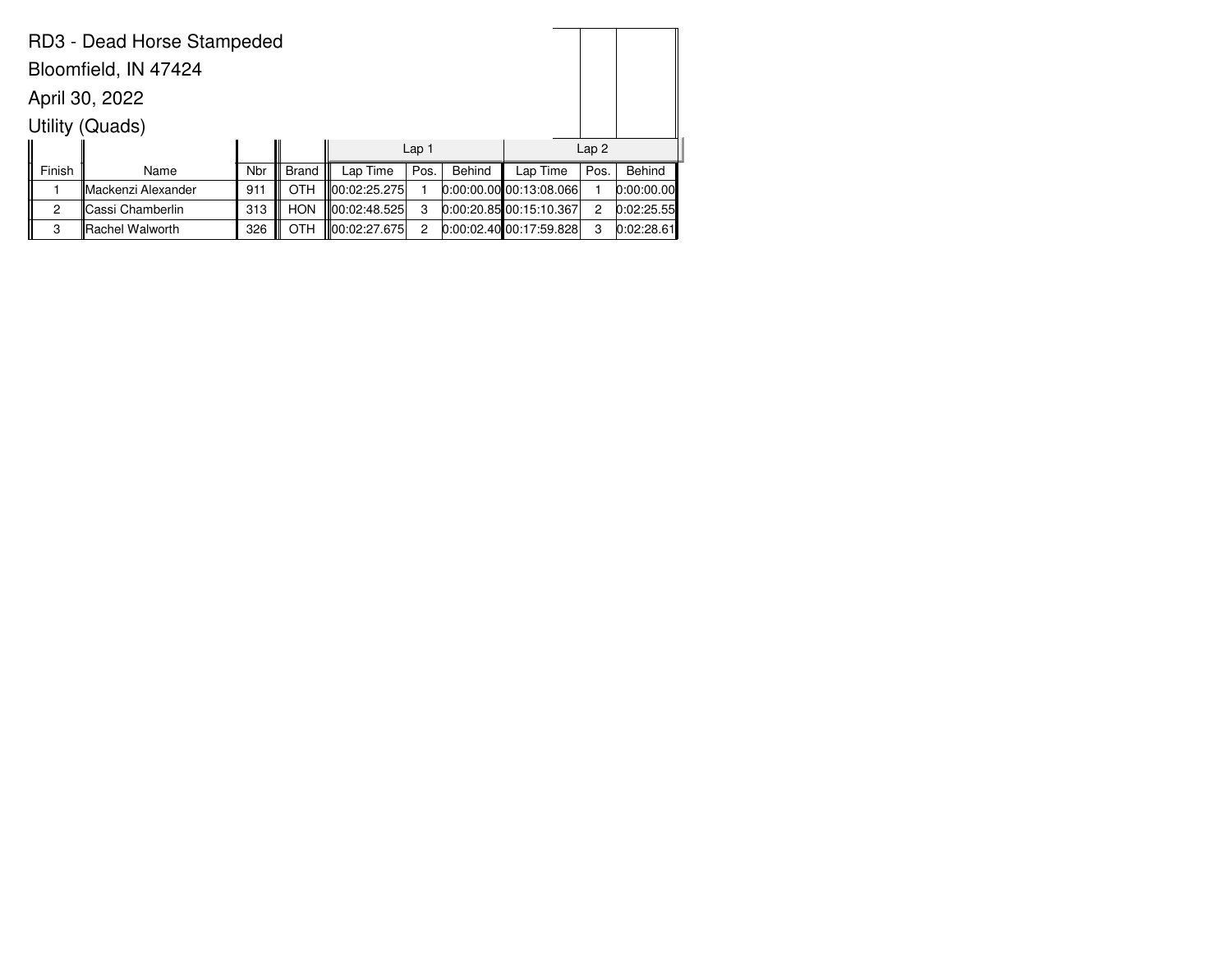|                | RD3 - Dead Horse Stampeded |     |              |               |                |            |                           |                |               |
|----------------|----------------------------|-----|--------------|---------------|----------------|------------|---------------------------|----------------|---------------|
|                | Bloomfield, IN 47424       |     |              |               |                |            |                           |                |               |
|                | April 30, 2022             |     |              |               |                |            |                           |                |               |
|                | 125 & Under (Quads)        |     |              |               |                |            |                           |                |               |
|                |                            |     |              |               | Lap 1          |            |                           | Lap2           |               |
| Finish         | Name                       | Nbr | <b>Brand</b> | Lap Time      | Pos.           | Behind     | Lap Time                  | Pos.           | <b>Behind</b> |
| 1              | Sara Runyon                | 022 | <b>KAW</b>   | 00:02:42.125  | $\overline{2}$ |            | $0:00:00.63$ 00:19:58.830 | 1              | 0:00:00.00    |
| $\overline{c}$ | Lydia Sharp                | 611 | <b>HON</b>   | 00:02:50.126  | 3              |            | $0.00:08.00$ 00:20:14.012 | $\overline{c}$ | 0:00:23.18    |
| 3              | Susie Burnette             | 412 | <b>HON</b>   | 00:03:33.135  | 4              |            | $0:00:43.00$ 00:22:47.831 | 3              | 0:03:16.82    |
| 4              | Lindsey Stanger            | 713 | <b>HON</b>   | 00:02:41.495  |                |            | $0:00:00.00$ 00:30:54.035 | 4              | 0:07:14.56    |
| 5              | Marissa Pfeiffer           | 616 | <b>HON</b>   | 00:04:22.765  | 7              |            | $0.00:07.86$ 00:31:17.386 | 5              | 0:02:04.62    |
| 6              | Kaylee Baumgartner         | 021 | <b>HON</b>   | 00:04:14.905  | 6              |            | 0:00:13.6400:31:43.566    | 6              | 0:00:18.32    |
| 7              | Courtney Saylor            | 106 | <b>OTH</b>   | 100:04:01.265 | 5              | 0:00:28.13 |                           |                |               |
| 8              | Alexis Walworth            | 831 | <b>OTH</b>   | 00:04:23.876  | 8              | 0:00:01.11 |                           |                |               |
| 9              | Caitlin Roberts            | 317 | YAM          | 00:06:19.567  | 9              | 0:01:55.69 |                           |                |               |
| 10             | Lorri Jones                | 196 | <b>HON</b>   | 00:07:28.027  | 10             | 0.01:08.46 |                           |                |               |
| 11             | <b>Lindsey Price</b>       | 316 | <b>HON</b>   | 00:09:22.008  | 11             | 0:01:53.98 |                           |                |               |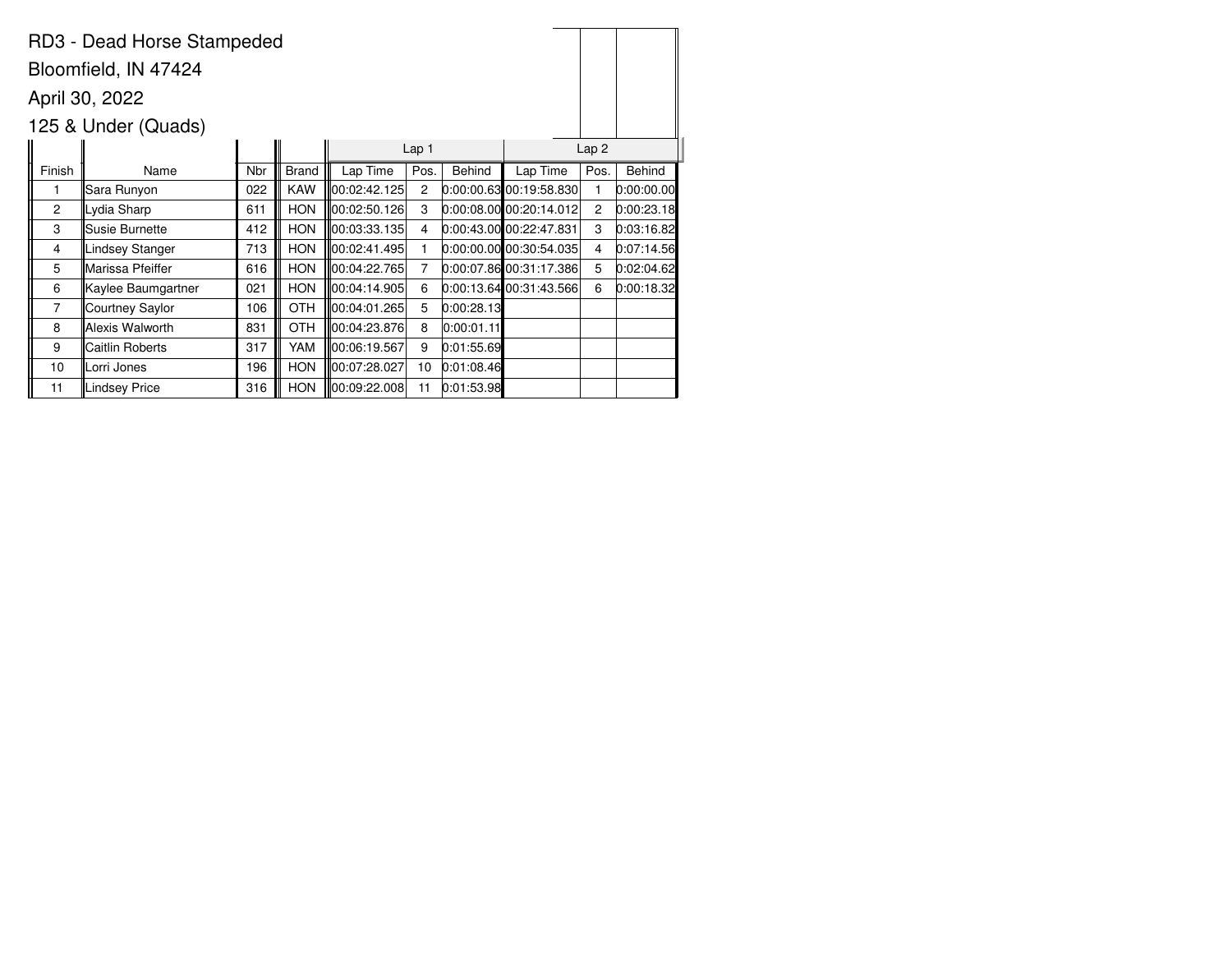| RD3 - Dead Horse Stampeded |               |     |              |               |                |        |                           |      |            |  |
|----------------------------|---------------|-----|--------------|---------------|----------------|--------|---------------------------|------|------------|--|
| Bloomfield, IN 47424       |               |     |              |               |                |        |                           |      |            |  |
| April 30, 2022             |               |     |              |               |                |        |                           |      |            |  |
| Open (Bike)                |               |     |              |               |                |        |                           |      |            |  |
|                            | Lap2<br>Lap 1 |     |              |               |                |        |                           |      |            |  |
| Finish                     | Name          | Nbr | <b>Brand</b> | Lap Time      | Pos.           | Behind | Lap Time                  | Pos. | Behind     |  |
|                            | Jami Horton   | 825 | <b>HON</b>   | 100:04:08.686 |                |        | $0:00:00.00$ 00:27:37.343 |      | 0:00:00.00 |  |
| 2                          | Tracie Horton | 111 | <b>HON</b>   | 100:05:27.685 | $\overline{2}$ |        | 0.01:18.99 00:26:21.284   | 2    | 0:00:02.94 |  |